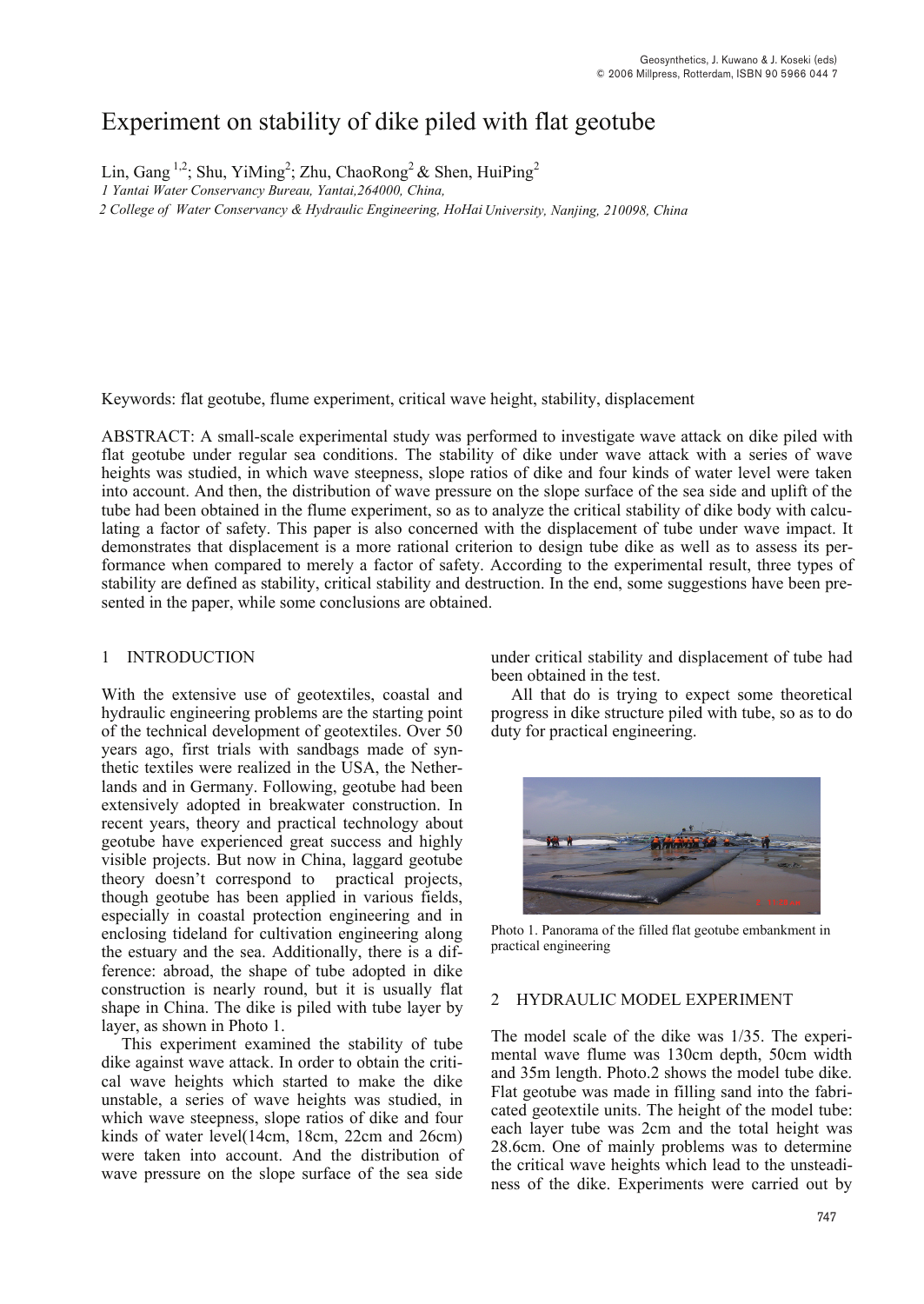using regular waves. The water depth was 4cm,  $18cm$ .  $22cm$  and  $26cm$ .



Photo.2 View of model dike piled with flat geotube

The design wave heights and corresponding periods are shown as Table.1.

| Stee-<br>pness | Ele-<br>mtnt | 1    | 2    | 3    | 4    | 5    | 6    |
|----------------|--------------|------|------|------|------|------|------|
| 1/20           | Η            | 6.5  | 7.5  | 8.5  | 9.5  | 10.5 | 11.5 |
|                | $\tau$       | 0.99 | 1.09 | 1.21 | 1.32 | 1.44 | 1.55 |
|                | H            | 5.5  | 6.5  | 7.5  | 8.5  | 9.5  | 10.5 |
|                | $\tau$       | 0.91 | 1.03 | 1.15 | 1.27 | 1.40 | 1.53 |
|                | H            | 4.5  | 5.5  | 6.5  | 7.5  | 8.5  |      |
|                | Τ            | 0.82 | 0.95 | 1.09 | 1.23 | 1.37 |      |
|                | H            | 3.5  | 4.5  | 5.5  | 6.5  |      |      |
|                | Τ            | 0.73 | 0.88 | 1.03 | 1.19 |      |      |
| 1/15           | H            | 6.5  | 7.5  | 8.5  | 9.5  | 10.5 | 11.5 |
|                | Τ            | 0.82 | 0.90 | 0.98 | 1.06 | 1.14 | 1.22 |
|                | H            | 5.5  | 6.5  | 7.5  | 8.5  | 9.5  | 10.5 |
|                | Τ            | 0.75 | 0.84 | 0.92 | 1.01 | 1.10 | 1.20 |
|                | Н            | 4.5  | 5.5  | 6.5  | 7.5  | 8.5  |      |
|                | Τ            | 0.68 | 0.78 | 0.87 | 0.97 | 1.07 |      |
|                | H            | 3.5  | 4.5  | 5.5  | 6.5  |      |      |
|                | Τ            | 0.60 | 0.71 | 0.82 | 0.93 |      |      |

Table 1. The Element of Regular Wave

Note: units of element of wave H and T are cm and s respectively.

In the wave test, changing first factor with fixing the others and then changing the second factor with fixing the rests and so on, it helped to find the influencing factors.

#### EXPERIMENT RESULTS AND DISCUSSION  $\mathbf{a}$

#### 3.1 Definition of Stability

Based on the result of wave flume experiment, we defined the stability of tube dike attacked by wave loading as three types of state as following.

Stability: means that the dike keeps stationary; there is no sliding and no displacement; and meantime tube doesn't be churned.

Critical stability: There is a slight slip occasionally between two tubes, however, there is no evident relative displacement between them and the dike structure still keeps its integrity under action of the durable wave.

Destruction: There is violent sliding between two tubes, and there is evident relative displacement between them, even a layer or several above layers of tube rushed out of the dike, the dike can't keep its integrity: it is destructed.

### 3.2. Critical Wave Height

Fig.1 shows the result of stability of the tube dike. From the experimental result, we can obtain the scope of the critical wave height. The arrows in the figure indicate that the pointed critical wave height is more tend to make the dike unstable firstly. Meanwhile, the critical wave height is mostly between 9.5cm and 10.5cm, while the water depth is 26cm in the model test



wave height between the two numbers.  $\circ$ : water depth d=26cm.  $\blacksquare$ : water depth d=22cm.

Fig.1 Relation of steepness(H/L), slope rates of dike and critical wave height(H)

From the test, it can be conclude that the deeper of water depth, the more unstable of the dike. When water depth was 14cm and 18cm, the model tube dike was no displacement. And also, when the slope ratio was 1:2.5, the critical wave height was between 8.5cm and 9.5cm, which was less than the others. Thus, we deduce that the more gentle slope rates of the dike, is not necessarily the more superior choice when tube dike is to be constructed.

#### 3.3 Stability Analysis

About the stability of flat geotube, the mostly unstable type is direct sliding among the tubes when dike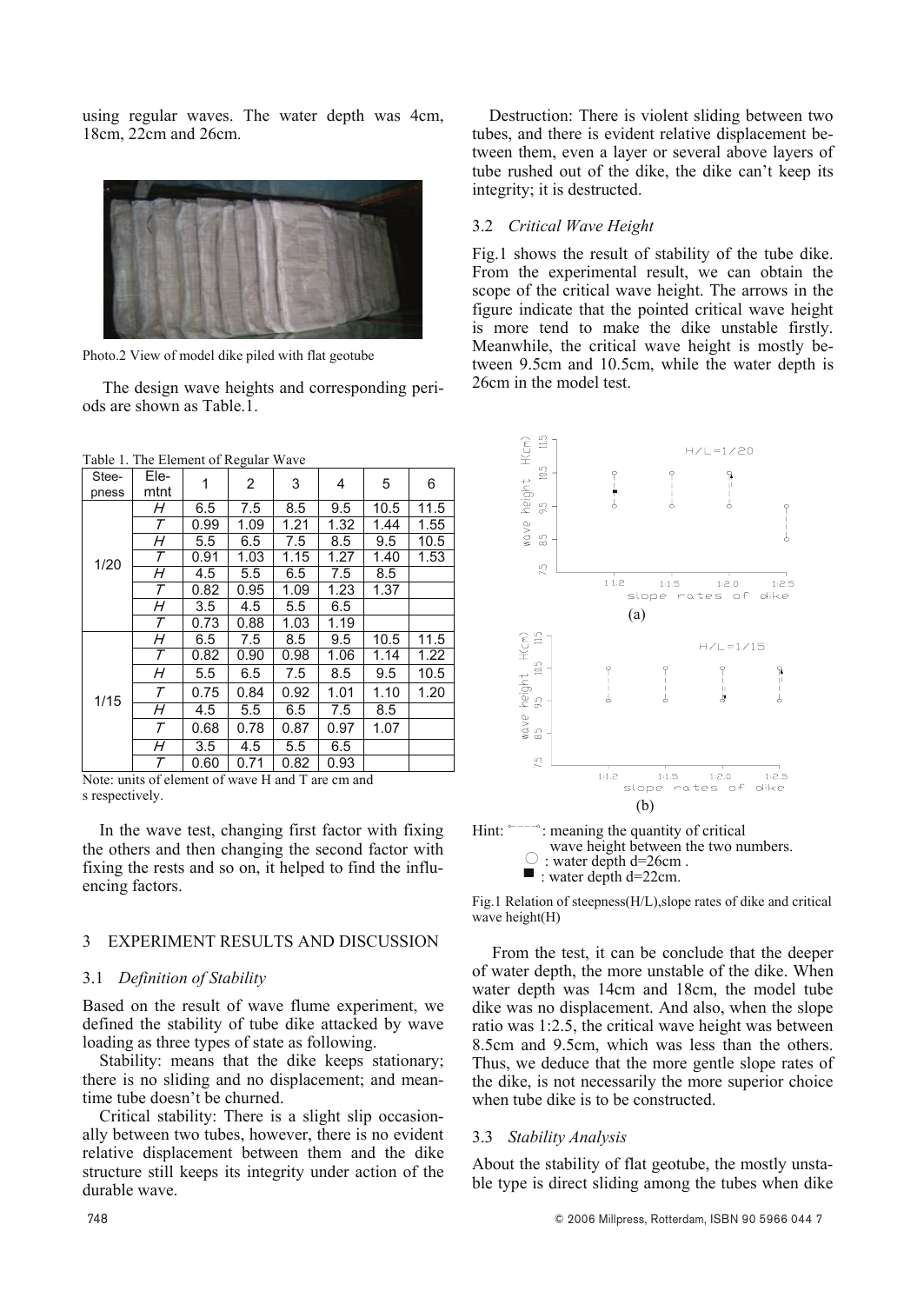is attached by wave loading. In the wave attach, forces acting on the tube is shown as Fig.2.

The stability of the tube against direct sliding along the tube-tube interface is expressed in a factor of safety  $F_s$ , which is indicated as the ratio of total resisting force to disturbing wave force acting on the tube.

$$
F_s = \mu \frac{W' - U}{P}
$$
 (1)

Fig. 2. External forces acting on the simplified flat geotube under wave loading

Where  $W$  is the effective weight of the geotube, composed of the portion of filled(sand) tube below and above water table;  $\mu$  is the coefficient weight of friction, which is related to the angle of friction  $\phi$ between the two tubes:  $\mu$ =tan $\phi$ ; P is the total horizontal wave force and U is the total uplift force acting on the tube dike.

Table 3. The Validating Chart of Factor of Safety

| Elem-                                    |                             |      | 26   | 22   |      |      |      |
|------------------------------------------|-----------------------------|------|------|------|------|------|------|
| ent                                      |                             | 1/20 |      | 1/15 |      | 1/20 | 1/15 |
| para-<br>meter                           |                             | 9.5  | 10.5 | 9.5  | 10.5 | 9.93 | 9.26 |
| $\begin{array}{c} 1: \\ 1.2 \end{array}$ | W                           | 32.6 | 32.6 | 32.6 | 32.6 | 32.6 | 32.6 |
|                                          | P                           | 4.97 | 6.01 | 4.9  | 5.73 | 4.91 | 3.92 |
|                                          | U                           | 23.6 | 25.2 | 19.2 | 21.8 | 24.7 | 17.9 |
|                                          | Fs                          | 0.54 | 0.37 | 0.82 | 0.57 | 0.48 | 1.13 |
| 1 :<br>1.5                               | W                           | 200  | 200  | 200  | 200  | 200  | 200  |
|                                          | P                           | 167  | 228  | 132  | 154  | 48.0 | 46.0 |
|                                          | U                           | 42.9 | 46.2 | 48.7 | 60.0 | 37.3 | 30.8 |
|                                          | $\mathcal{F}_{\mathcal{S}}$ | 0.28 | 0.20 | 0.34 | 0.27 | 1.01 | 1.10 |
| 1 :<br>2.0                               | W                           | 86.4 | 86.4 | 86.4 | 86.4 | 86.4 | 86.4 |
|                                          | P                           | 42.2 | 68.4 | 41.3 | 59.8 | 9.54 | 6.65 |
|                                          | U                           | 42.6 | 57.6 | 40.2 | 43.5 | 47.3 | 39.1 |
|                                          | Fs                          | 0.31 | 0.13 | 0.34 | 0.22 | 1.23 | 3.14 |
| 1 :<br>2.5                               | W                           | 246  | 246  | 246  | 246  | 246  | 246  |
|                                          | P                           | 152  | 203  | 146  | 183  | 45.5 | 41.1 |
|                                          | U                           | 50.8 | 63.9 | 47.2 | 57.1 | 51.9 | 23.7 |
|                                          | Fs                          | 0.39 | 0.27 | 0.41 | 0.31 | 1.28 | 1.63 |

Note: water depth d is 26cm and 22cm; steepness is 1/20 and  $1/15$ ; wave height H is 9.5, 10.5, 9.26 and 9.93; the unit of W, P and U is N.  $F_s$  is the factor of safety.

The coefficient of friction can be easy to quantify under laboratory. In this experiment,  $\mu$  is taken as 0.30 based on the Direct Shear Tests.

At the end of test, we analyze the experimental data partly and calculate the factor of safety  $F_s$  when the dike attains to the critical stability state. It is shown as Table.3.  $F_s$  can be used to preliminary check up the stability of tube dike.

From the chart, we include that factor of safety is small(mostly below 0.50) when displacement is happened in the dike; but it is corresponding large  $(above 1.0)$  when there is no displacement. Therefore, once there is displacement happened in the tube dike, it is easy to make dike sliding further and lead to destroy at last when dike has being attacked by wave loading in the phase of construction.

In addition, when attacked by wave loading, in the critical unstable state, the height of the displaced flat geotube was varied with slope rates of the dike, experiment has proved that the steeper of the slope ratio, the more unstable of the dike.

#### 3.4 The Displacement of Flat Geotube

#### 3.4.1 The Principle of Displacement

In the experiment, once the tube dike was at critical unstable state, there would be displacement between the flat geotube.

Based on the sliding block theory, in this study, a simplistic formula is used to determine the displacement of the tube dike subject to wave loading. In this formula, we take flat tube(despite of one layer or several layers together) as a rigid block. While its damping and stiffness properties are neglected. Thus, the sliding conforms a rigid-plastic law: the Coulomb Criterion. In the horizontal direction, the equation of motion is expressed as:

$$
\frac{W + W_t}{g} x^* = P - \mu (W - U) \tag{2}
$$

Where  $W, W_t, x^*$  and g signify total weight, added weight, horizontal acceleration of the tube and earth gravity acceleration, respectively. As to the added weight  $W_t$ , in this test, we consider added mass by increasing the unit weight of tube, giving about 15% additional weight according to test materials.

Additionally, the effective weight of tube is used to express the horizontal and uplift force as follows:

$$
P = C_h W
$$
 (3)

$$
U = C_u W \tag{4}
$$

Where  $C_h$  and  $C_u$  are called as wave coefficients.

Using above coefficients, the horizontal acceleration of tube is rewritten as:

$$
x = \frac{W}{W+W_1} \iint_{C_h} -\mu(1 - C_u) \, g \tag{5}
$$

Sliding is beginning in tube when the factor of safety  $F_s$  is equal one. At the moment of sliding, the wave coefficient calculated from the horizontal wave force is defined as the vield wave coefficient  $C<sub>hf</sub>$ . There is a next expression: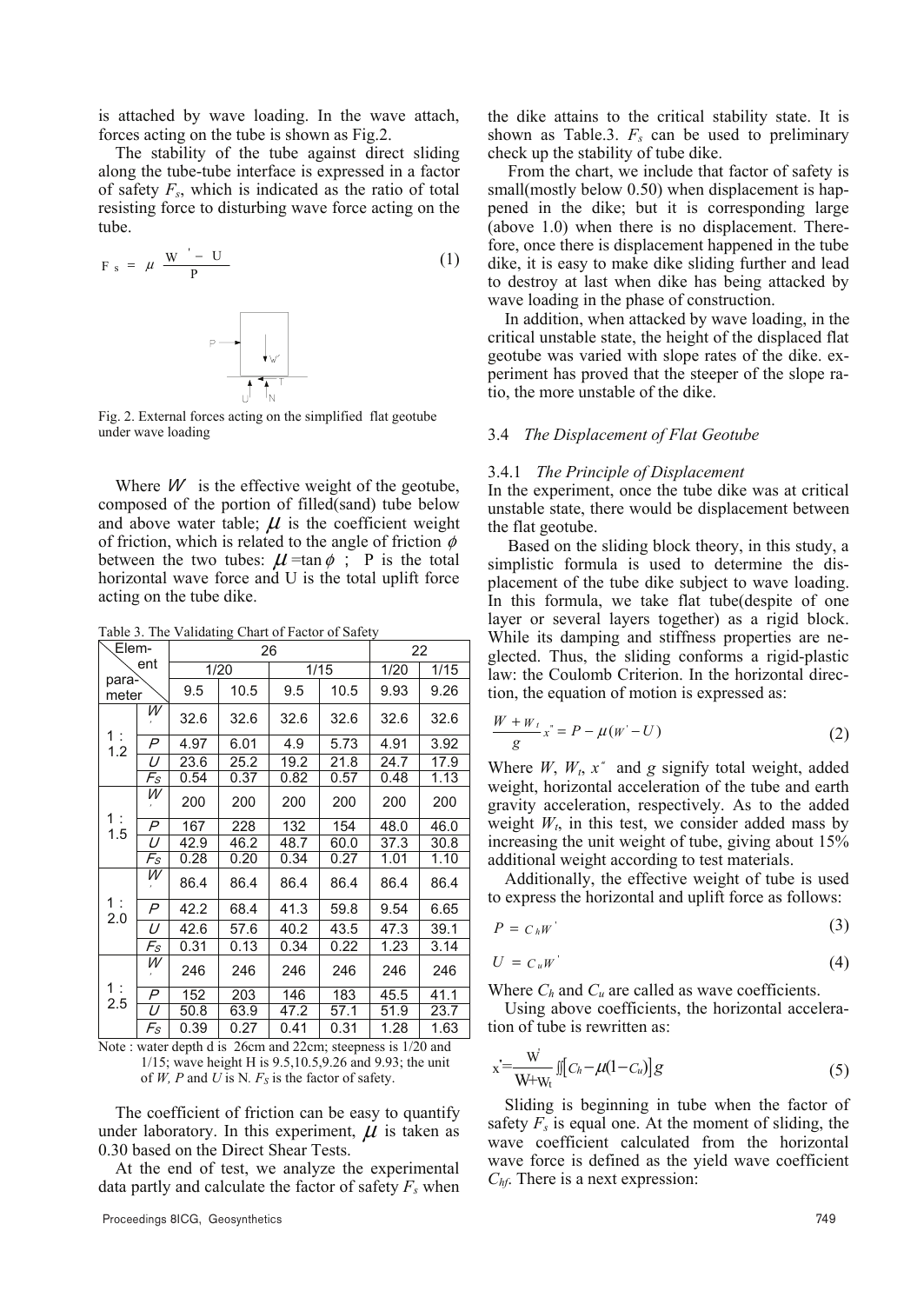$$
C_{hf} = \mu \ (1 - C_u) \tag{6}
$$

When tube slides, Comparison of  $C_h$  and  $C_{hf}$ , the acceleration of tube can be simplified as:

$$
x^* = \frac{W^{'}}{W+W_+} \iint (C_h - C_{hf}) g
$$
 (7)

Further, during the duration of wave loading, the acceleration is double integrated to yield displacement that is taken place because of excessive wave loading making tube unstable.

$$
x = \frac{W'}{W + W_t} \iint (C_h - C_{hf}) g d_t d_t
$$
\n(8)

#### 3.4.2 Illustrative Example

In this experiment, the tube dike was unstable attacked by the durable critical wave loading. We choose one group of wave coefficient to study its displacement

Model water depth:  $d=26$ cm; wave height:  $H=9.5$ cm; the period time:  $T=1.32$ s; slope rates of dike: 1:2.5 and the steepness:  $H/L=1/20$ .

In terms of the data of test, we calculate the wave coefficient such as:  $\frac{W}{W + W_t} = 0.490$ ,  $C_{ho} = 0.618$ ,  $C_{uo}$  = 0.206, in which  $C_{ho}$  and  $C_{uo}$  are the wave coefficient when the dike is being the critical state.



Subject to Sinusoidal Wave

Supposing the variation of wave force with time is sinusoidal, and given  $\omega = 2\pi/T$ , the horizontal and vertical wave coefficients are expressed as:

$$
C_h = C_{ho} \times \sin(\omega t)
$$

 $C_u = C_{uo} \times \sin(\omega t)$ 

Then, from (6), calculating the yield wave coefficient  $C_v$ , dike slides since  $C_h$  is larger than  $C_{hf}$ .

The wave coefficients, velocity and displacement of tube are shown as Fig.3.

Fig.3 characterizes the wave coefficients, velocity and displacement of tube in a particular wave cycle. When the horizontal coefficient  $C_h$  is larger than the yield coefficient  $C_{hf}$ , tube slides. The horizontal wave force increases to a peak value, and then decreases to less of the yield coefficient; corresponding, the velocity of the tube starts to increase to a peak value and then decreases to keeping zero. In the wave cycle, the displacement is calculated as 1.26cm. If there are 10 wave cycles of wave in a form, it would be 12.6cm.

#### SUGGESTIONS AND CONCLUSIONS  $\Delta$

Suggestions and conclusions are obtained from the analysis of the experiment.

- (1) The destroy energy of long wave( $H/L=1/20$ ) to the tube dike is greater than that of short one  $(H/L=1/15)$ .
- (2) The critical wave height making dike unstable seems decreasing due to decreasing of the slope ratio of the dike.
- (3) The critical wave height is between 3.325m and 3.675m mostly whatever water levels or slope rates.
- (4) In the model of tube dike, the height of bottom of the displaced tube laver varies with different ratios of slope at the critical stable condition.
- (5) Based on the test, it is suggested that the slope ratio of the dike should not be steeper than 1:1.2.

Currently, flat geotube has extensively been used in coastal engineering, located in the Southeast of China. The feasibility has already been proved by the quantities of successful practical engineering, but theory of tube should be deeply studied.

This experimental study is to be taken as a preliminary investigation of the stability of the tube dike, limited in test condition. A supplementary study should be proceeded in order to deep understand all kinds of factors of impact to the stability of the dike.